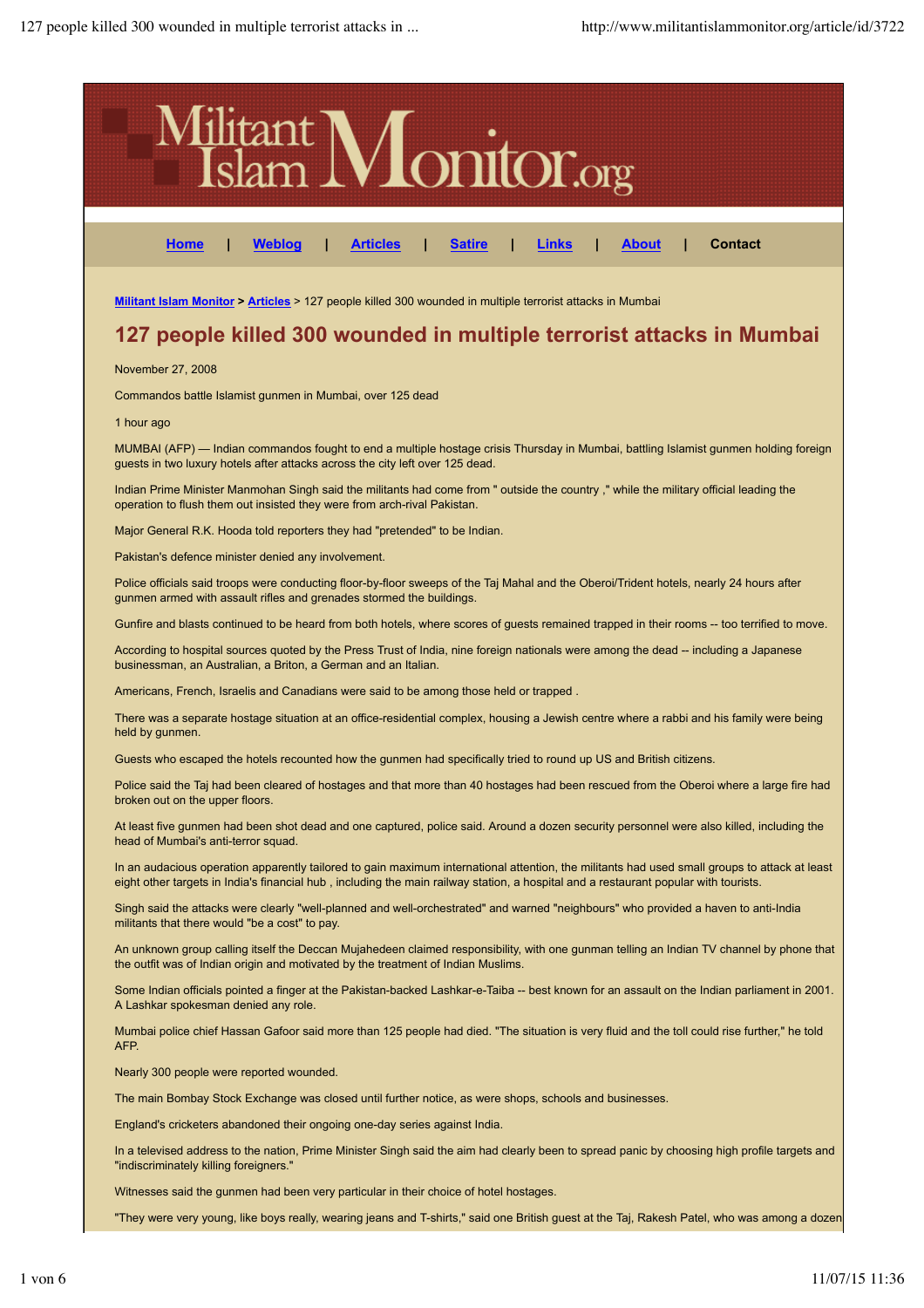people herded together by two heavily armed men and taken to the hotel's upper floors.

"They said they wanted anyone with British and American passports and then they took us up the stairs. I think they wanted to take us to the roof," he said, adding that he and another hostage managed to escape on the 18th floor.

The United States and Britain led global condemnation , with Washington describing the attacks as "horrific," and US president-elect Barack Obama pledging to work with India to "root out and destroy terrorist networks."

India has witnessed a wave of coordinated attacks in recent months.

Another little-known Islamic group, the Islamic Security Force-Indian Mujahedeen, claimed responsibility for serial blasts last month in India's northeast state of Assam that claimed nearly 80 lives.

Six weeks earlier, the capital New Delhi had been hit by a series of bombs in crowded markets that left more than 20 dead. Those blasts were claimed by a group calling itself the Indian Mujahedeen. http://www.google.com/hostednews/afp/article/ALeqM5j-5QIzbFAC7MBs9oRvGEs9ZcyGiQ

-----------------------------

Fresh Explosions Rock Mumbai

Nov 27, 2008

MUMBAI, Nov. 27 (UPI) -- Authorities say fires and explosions rocked Mumbai Thursday, nearly 24 hours after terrorist assaults left at least 125 people dead and hundreds wounded.

New gunfire and explosions were reported at the Oberoi and Taj Mahal hotels and a Jewish center in Mumbai, reported CNN, noting 10 hostages reportedly had been freed from the Oberoi despite a major fire.

At least 30 people remained trapped inside the Oberoi, where gunshots and an explosion were heard late Thursday, CNN-IBN reported.

Teams of masked men Wednesday launched simultaneous assaults on hotels and other "soft" targets in Mumbai's southern financial district and a building housing members of an Orthodox Jewish group.

Indian Prime Minister Manmohan Singh said the group that staged attacks is based outside outside the country.

"It is evident that the group, which carried out these attacks, based outside the country, had come with single-minded determination to create havoc in the financial capital of the country," Singh told reporters, suggesting the attackers had "external linkages." http://www.upi.com /Top\_News/2008/11/27/Fresh\_explosions\_rock\_Mumbai/UPI-46361227734380/

-----------------------------------------------------------

Carnage in Mumbai: How the terrorist attacks unfolded

The Islamic terrorists who brought carnage to Mumbai arrived unnoticed in a fleet of small boats before fanning out across the city and executing a series of co-ordinated attacks on Western targets.

By Gordon Rayner, Chief Reporter Last Updated: 5:41PM GMT 27 Nov 2008



A man with a gun was spied at the Chatrapathi Sivaji

terminal railway station Photo: AP

Early on Wednesday evening, and under cover of darkness, dozens of militants are believed to have approached the peninsula in Mumbai, formerly Bombay, in a large boat before lowering dinghies into the water, filled with guns, ammunition and explosives, in which they silently approached the shore.

By 8.30pm local time (3pm GMT) the first of the terrorists were in place at Café Leopold, one of the most popular tourist venues in the city, where four of them took a table and calmly ate a meal without attracting attention from other customers.

When they stood up at 9.30pm, they pulled out guns and began shooting customers at random, claiming the first of more than 100 lives.

Diane Murphy, from Northumberland, was dining with her husband Michael, 59, when the shooting began. "All of a sudden there was automatic gunfire," she said. "The whole place fell apart. My husband and I were hit. Everybody was down on the ground. The gunfire stopped for a few seconds then started again."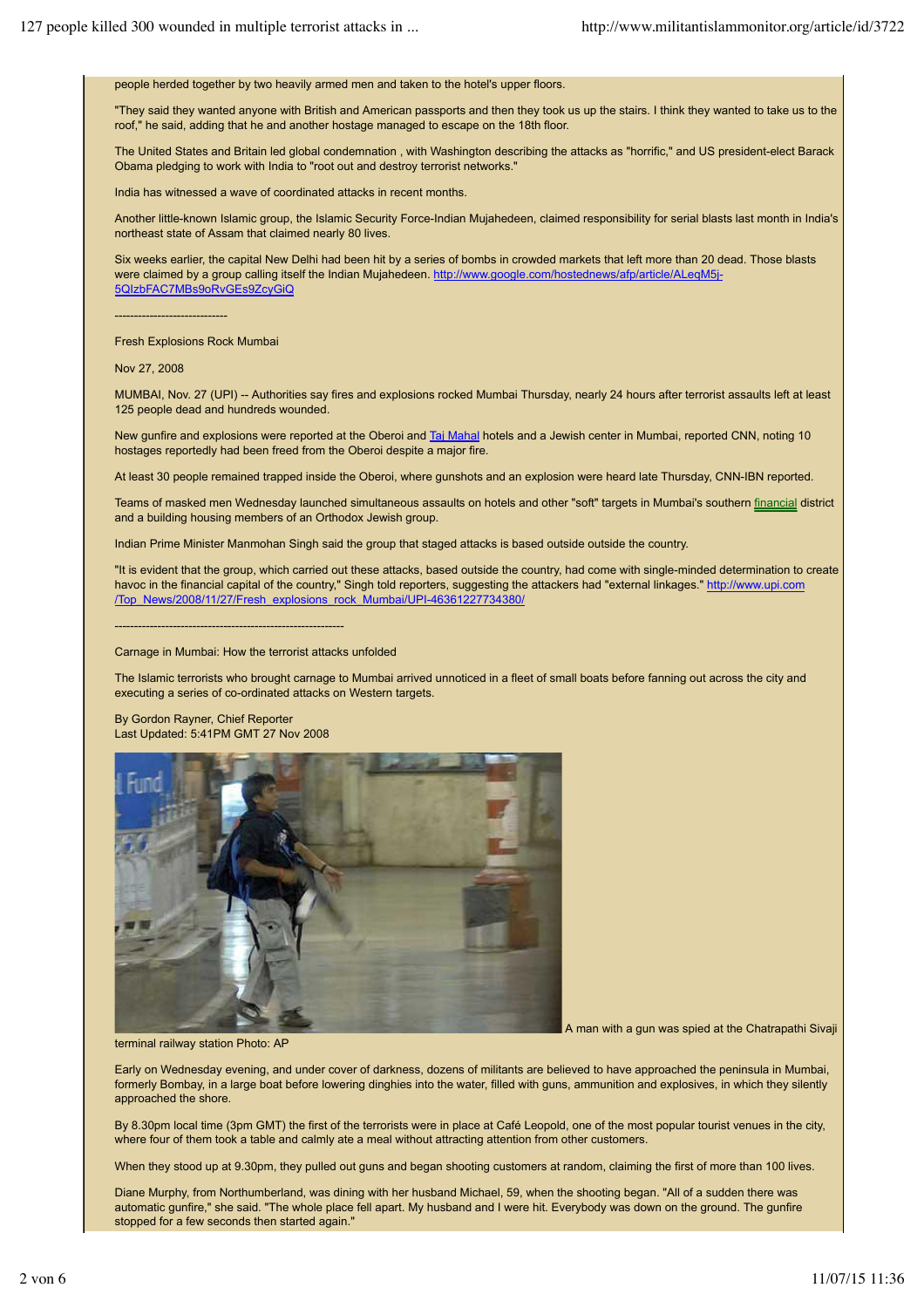Akash Akhinwar, a local dentist, said: "I heard continuous machine gunfire for 15 to 20 minutes and when it stopped and I rushed out to help saw nothing but rivers of blood."

Within 15 minutes the terrorists had begun storming the hotels which became the main focus of their attack. Explosions rang out at the Taj Mahal hotel at 9.45pm, where the British MEP Sajjad Karim was a guest.

"I was in the lobby of the hotel when gunmen came in and people started running," he said. "A gunman just stood there and started spraying bullets around, right next to me. I managed to turn away and ran into the hotel kitchen and then we were shunted into a restaurant in the basement."

Another British tourist described the terrorists as "very young, like boys really, wearing jeans and T-shirts. They said they wanted anyone with British and American passports and then they took us up the stairs". The unnamed Briton managed to escape when they reached the 18th floor, but dozens of others would remain hostages for the next 24 hours.

Moments later, an attack was launched at the Oberoi-Trident hotel nearby.

Briton Alex Chamberlain, who was in the city on business, said: "They told everybody to stop and put their hands up and asked if there were any British or Americans. My friend said to me, 'don't be a hero, don't say you are British'.

"There was an Italian guy. They said: 'Where are you from?' and he said he's from Italy and they said 'fine' and they left him alone. And I thought: 'Fine, they're going to shoot me if they ask me anything' – and thank God they didn't."

Another guest at the Oberoi, Esperanza Aguirre, the head of the Madrid regional government, was in the lobby when the shooting began.

"I first thought it was windows shattering, but the noise turned into machine-gun fire," she said. "We ducked behind the reception desk."

Moments later, the lobby of the Oberoi was ablaze, and a lucky few managed to escape through a side door, including Ms Aguirre. "I saw pools of blood, which I walked through with bare feet, but I didn't see any of the wounded or terrorists," she said.

By now the attacks were coming thick and fast around the city. One group of gunmen hijacked a police van and drove unchallenged to an orthodox Jewish centre, Nariman House, where they opened fire before taking a Rabbi and several other people hostage.

By 10pm four young men wearing black T-shirts and blue jeans had reached the Chhatrapati Shivaji Terminus railway station, where they opened fire with AK-47 assault rifles on commuters and threw grenades, killing at least 10 people.

Eyewitness Nasim Inam said: "They just fired randomly at people and then ran away. In seconds, people fell to the ground. I was standing behind. If they had turned around, it would have been me.'

By 11pm the merciless terrorists had turned their attention to the hospital which was now trying to save the wounded.

After hijacking another police van, they opened fire on crowds which had gathered outside the Cama Hospital waiting for news of loved ones.

"We felt the ground shake and heard the explosions," said Manish Tripathi, who was standing at a police cordon. "We heard a car speed up behind us, it was a police van, but the men inside were firing at us.

"Men were screaming that they had lost their fingers. There was blood all over."

Other targets included the Metro Cinema; the city's airport, where a car bomb exploded in a taxi, killing three people, and Mumbai's southern police headquarters, where the terrorists kept officers pinned down to prevent them fighting back. "We are under fire, there is shooting at the gate," one officer told Indian television. Three of the city's top policemen, including the head of the antiterrorist branch, were killed.

By midnight both the Taj Mahal and the Oberoi were ablaze, with firefighters bravely trying to bring the fires under control as the killers rained down bullets and grenades.

By 4am small groups of guests were managing to escape from the Taj Mahal, some of them taking off their shoes to minimise the noise as they crept down 20 flights of stairs.

Manrico Iachia, an Italian tourist, made his way down a spiral fire escape. "It was so hot we had to stop three times," he said. "It took us half an hour to get down. Two men carried a woman in a wheelchair down. The most important thing was not to be injured. You are so close to freedom. But what does freedom mean if the bad guys are on the street waiting for you?"

Other guests stood silhouetted in the windows of their hotel rooms, apparently unable to get past the fire. Some raised their fists vainly against the glass; others flicked their lights on and off in distress. A couple took turns waving a white flag.

For the next 18 hours firefighters struggled to control the fires, while commandos tried to storm both hotels, but were continually beaten back both by the flames and by hails of bullets.

As night descends once again on Mumbai, India is holding its breath until it discovers their fate, and that of dozens of remaining hostages in both hotels. http://www.telegraph.co.uk/news/worldnews/asia/india/3531620/Carnage-in-Mumbai-How-the-terrorist-attacks-unfolded-Bombay-India.html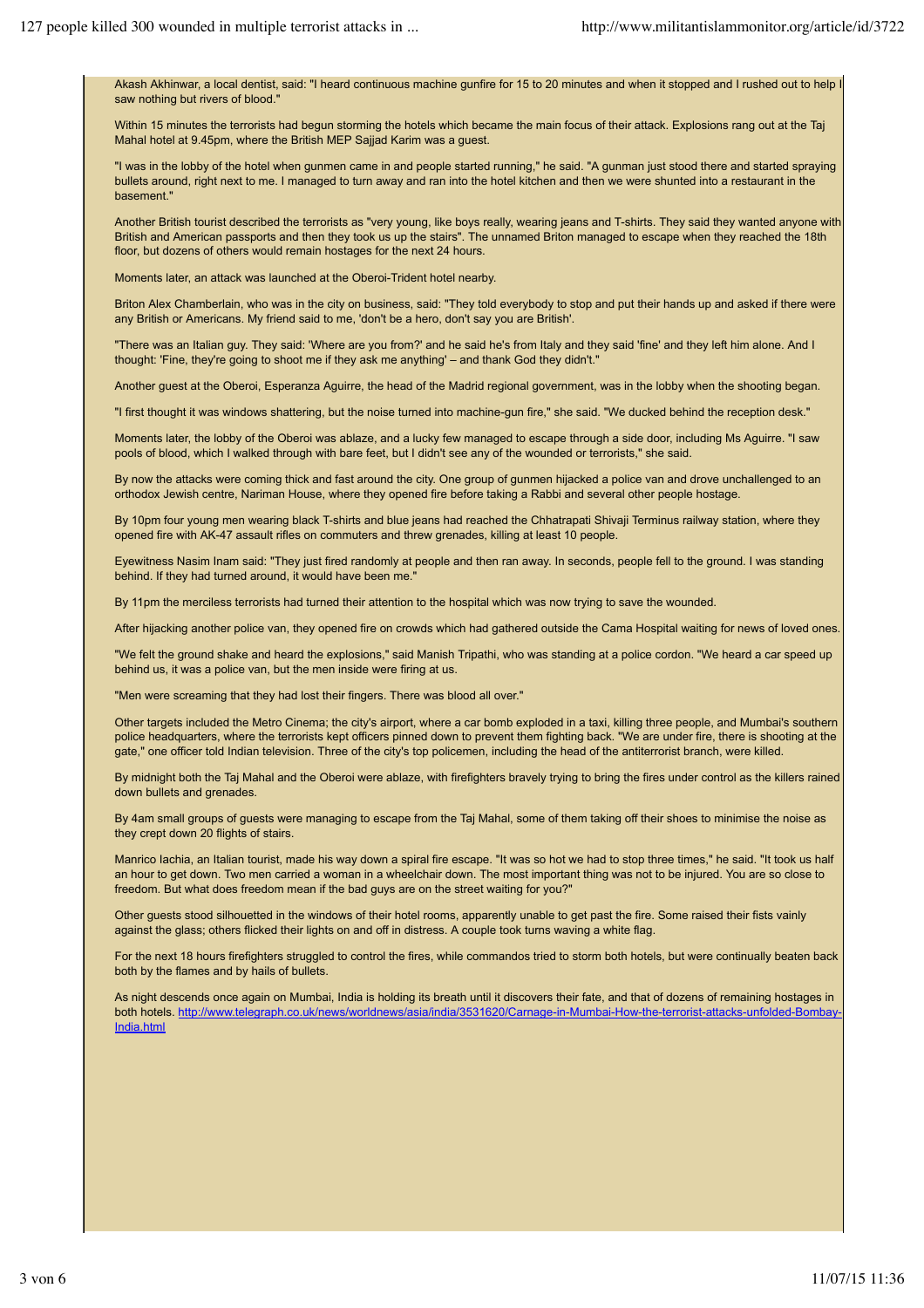

MIM: According to the report below dated November 28th no one has been freed from the Chabad House which is being stormed by Indian commandos in an attempt to rescue the hostages.

Israeli Hostages Rescued From Chabad House

Cheshvan 29, 5769, 27 November 08 09:01by Tzvi Ben Gedalyahu and Hana Levi Julian

(IsraelNN.com) Indian television reported Thursday night that there were no Israeli hostages left in the Nariman House building, where Mumbai's Chabad House is located, but it was believed there were still at least two, possibly more gunmen still in the building. Indian commandos had entered the building, said the reporter, and were in the process of clearing the floors of terrorists as they went along. Seven hostages walked out of the building, and several were taken to the hospital.

Combined forces of India's National Security Guards (NSG), Army, Navy, Mumbai Police and Anti-Terrorist Squad (ATS) were dispatched to battle with pockets of terrorists in various locations throughout the city in continued mop up operations.

A 45-minute exchange of intense gunfire between India government forces and terrorists at the Oberoi Trident Hotel located near Mumbai's Chabad House earlier had led to the rescue of dozens of tourists who were trapped in the upper floors of the luxury hotel.

The terrorists who were holed up in the city's Chabad House had offered to negotiate with India's government for the lives of the Jewish hostages they are holding, but the government said, "No deal." Israel's Foreign Ministry estimated that some 10 to 15 Israelis were being held hostage in other locations around the city as well, including an undetrmined number at the Oberoi-Trident Hotel. Foreign Ministry officials said it was impossible to determine an exact number, because not every Israeli registers with the Consulate when they come to the city.

A spokesman for the terrorists who had identified himself to a local television station as "Imran" complained about government treatment of Mulims in Kashmir.

"Ask the government to talk to us and we will release the hostages," he said, speaking in Urdu with what was described as a Kashmiri accent. "Are you aware how many people have been killed in Kashmir? Are you aware how your army has killed Muslims? Are you aware how many of them have been killed in Kashmir this week?"

While government commandos in black caps moved into position for a final assault on the building where the Israelis were being held hostage, the entire area was flooded with light in order to enable the troops to see what was going on the building. "They have a lot of ammunition on them and that is why they are considered so very, very dangerous and the commandos are proceeding with such caution," explained one journalist on the scene.

"It could be a long haul," warned security officials in Mumbai, India as they grappled with the dilemma of how much information to release to the media while making plans to attack the Islamist terrorists who were holding hundreds of British, American and Israeli nationals hostage across the city. "This particular place has many access points and so it is a complex operation to secure it," explained an *NDTV* reporter.

An estimated total of 25 terrorists struck 10 different locations across Mumbai Wednesday night, taking hostages that included top CEOs, tourists and businesspeople. Journalists in India referred to the attack as "Mumbai's 9/11." One terrorist from Faridkot, Pakistan was captured, alive, at the nearby Taj Mahal Hotel.

Chabad-Lubavitch emissary Rabbi Gavriel Holtzberg and his wife Rivka were both reported unconscious, as were several of the Israelis, according to a babysitter who managed to escape with the couple's one and a half-year-old son Moshe, and called the family shortly after the siege began. The little boy was taken to the home of the Israeli Consulate's security officer until his grandparents arrive from Israel.

Rivka Holtzberg's parents, Rabbi Shimon Rosenberg and his wife Yehudit are currently flying out to be on the scene. Rabbi Rosenberg is the principal of Migdal Ohr Girls' High School in Migdal Emek, which was founded by his brother-in-law, Rabbi Yitzchak David Grossman, winner of the Israel Prize and numerous other public awards.

Two kosher food supervisors who apparently had just arrived in the country, Rabbi Bentzion Chroman, who lives in Israel and Rabbi Leibish Teitelbaum, son of the Volover Rebbe of Boro Park, New York, were also being held hostage.

A previously unknown Muslim terrorist group linked to the international Al Qaeda terrorist organization, calling itself the Deccan Mujahedin, claimed responsibility for the massive multi-site terror attack carried out late Wednesday night in the city formerly known as Bombay. Mumba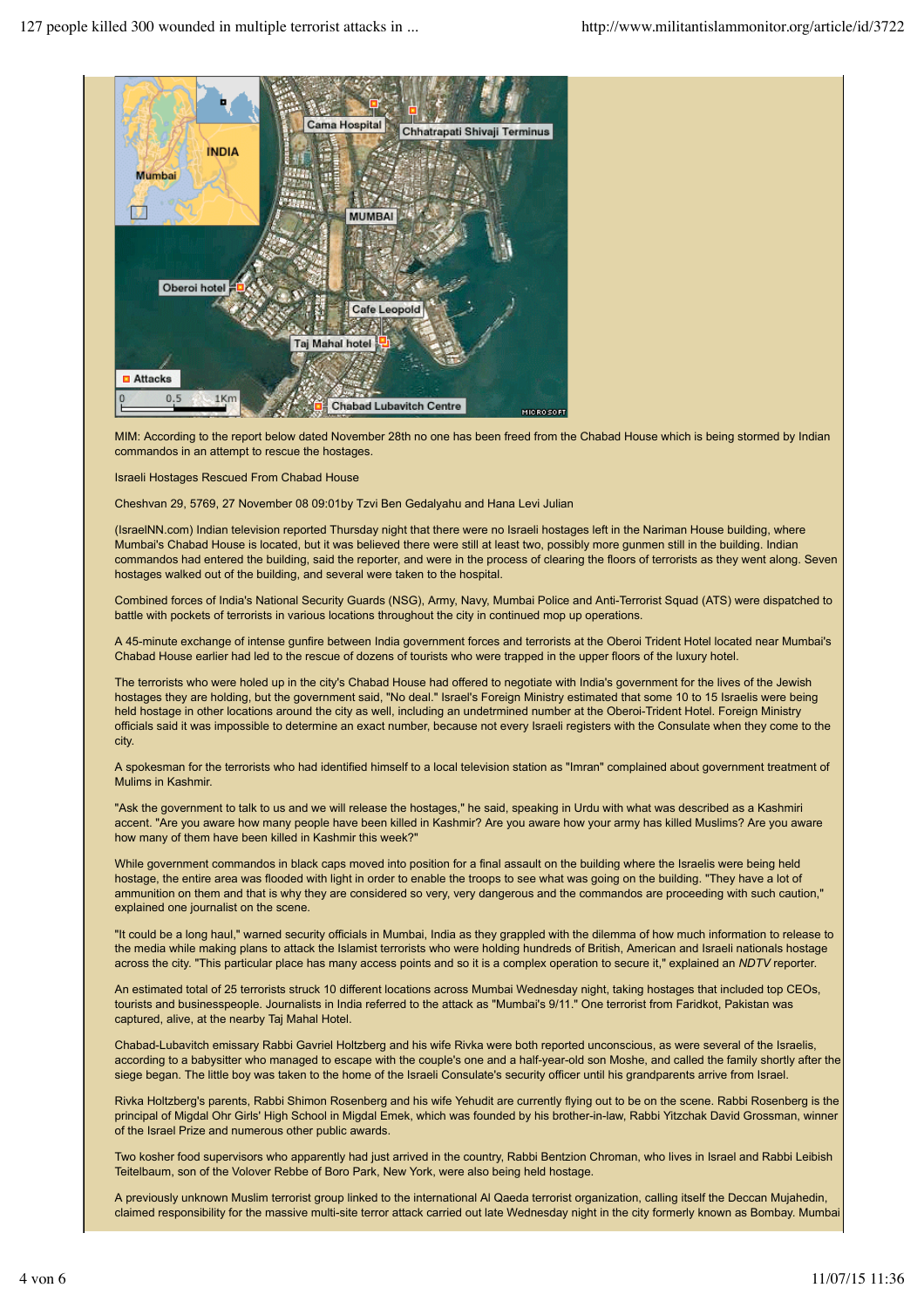## is home to some 15 million people and is India's largest city.

The terrorists struck two luxury hotels frequented by Americans and British nationals, the Taj Mahal Hotel and the Oberoi Trident Hotel as well as the city's largest train station, the Metro Theater and the Cama Hospital with automatic weapons and grenades. Intelligence sources said the level of sophisticated training and weapons employed by the terrorists made it clear that they were not local criminals. The terrorists were armed with AK-47 assault rifles and grenades.

Three top police officials were among at least 125 dead in the attacks, including Anti-Terrorism Squad (ATS) Chief Hemant Karkare, Additional Commissioner Ashok Kamte and encounter specialist Vijay Salaskar, reported *IBN News*, which said Karkare had received death threats in phone calls at his home within the past several days. More than 300 people were reported wounded in the attacks, and nearly 200 reported taken hostage in various locations around the city. By Thursday night, nearly all had been freed, as Indian commandos continued mop up operations.

The terrorists demanded that India release "all mujahedins," telling a local television station that "only after that will we release the people." American and British nationals were being separated out from among other foreigners and held as hostages, according to one British citizen who told *Sky News* television that he had watched as a gunman asked a group of some 40 hostages for their country of origin. Those who were from Italy, he said, were released, but British and American citizens were held.

Five terrorists were reported dead and 14 police officers were killed as well in an exchange of gunfire at the Taj Mahal Hotel, where thick black smoke billowed from blazing windows on the upper floors. Despite reports that all terrorists were killed, a lone gunman managed to surprise commandos, spraying bullets after a period of quiet as barricaded guests began to leave their rooms. The injured terrorist was silenced by Indian forces.

Movie theaters, entertainment centers and multiplexes were ordered to remain shut due to fears that terrorists were still at large and roaming the city. Schools were closed as well, and it was not clear whether the stock market would be open on Friday.

*NDTV* reported that Indian security officials believe the terrorists may have infiltrated into the city by sea. There is little regulation in the Bombay Harbor, noted the journalist in his report. Nariman House is located in the southern part of the city, along the water.

The sophisticated terrorist attacks, the worst ever in Mumbai and India, hit as Mumbai is involved in elections. Incoming U.S. President-elect Barack Obama and currently sitting President George W. Bush condemned the attacks, as did French President Nicolas Sarkozy, United Nations Secretary-General Ban Ki-moon and France as the current president of the European Union.

Foreign nationals from Australia, Britain, Italy and Japan are counted among the victims thus far. http://www.israelnationalnews.com/

Commandos Storm Chabad House

--------------------------------

Kislev 1, 5769, 28 November 08 12:17by Hana Levi Julian

(IsraelNN.com) Indian commandos are storming the Chabad House in Mumbai an attempt to eliminate the 2-3 terrorists in the building. The fate of the Chabad couple is unknown.

The building, known as the Nariman House, was badly damaged and commandos are engaging the terrorists in a fierce gunfight. A loud explosion, probably from a grenade or rocket launcher, was heard on the top floor of the five-story building, which was badly damaged.

No word has been heard concerning the fate of Chabad-Lubavitch emissary Rabbi Gavriel Holtzberg and his wife Rivka, who were taken hostage at the beginning of the terrorist attack Wednesday night.

Israel's Foreign Ministry has confirmed that two Israeli hostages have been freed in Mumbai after spending more than 30 hours holed up in the Oberoi-Trident Hotel. The two businessmen, who were identified only by their last names, Weingarten and Zamir, were rescued Friday morning at approximately 7:30 a.m. Israel time.

According to Foreign Ministry spokesman Andy David, neither was injured and both are in good condition following their harrowing ordeal. "I can confirm that they're out, they're free... they made contact with our Consulate, our people saw them and they're okay," he told *Israel National News,* adding that both planned to return to Israel but that a timeline had not been set.

The Foreign Ministry firmly denied the numerous and repeated reports by Indian media that Jewish hostages had been rescued from the Chabad House.

"The reports are simply untrue," said David. "No one has been freed there, and no one has come out. We don't know what the situation is inside. There is no confirmation of the number of people there either," he emphasized.

"There are Israelis who stop in there at Chabad all the time, who can visit, get a meal, join a prayer... we have no way to know many people were there," he said. "There is a lot of battlefield fog, you know, we get a lot of reports, 'It's over,' then, 'It's not over,' then, 'It's over,' again."

David was grim regarding the condition of Rabbi Gavriel Holtzberg and his wife. "Of course we are very worried for them, but we have no information at this point," he said.

An Israeli media report of four bodies being found in the building was brushed aside. "These were old reports by the local woman who brought out the Holtzbergs' one and a half-year-old son when she came out early Thursday morning," said the Foreign Ministry spokesman. The family's babysitter, Sandra Samuel reported when she escaped that four people, including the Holtzbergs, were lying unconscious. She remained with little Moshe until his grandparents arrived from Israel early Friday morning to care for him.

David also debunked a rumor that an Israel Air Force helicopter had been seen flying around the roof of the Oberoi-Trident Hotel late Thursday night. "Not true," he said. "Absolutely not. No Israeli security or military units or personnel or anything of the sort are in India, nor are there plans to send them. Fruitful imagination," he added.

Commandos who entered the building Friday morning were moving "very slowly, deliberately, through each floor" reported an *NDTV* news anchor, who stressed that the cameraman was deliberately "shying away from showing any close-up visuals or pictures that might give away the position of the commandos to the terrorists."